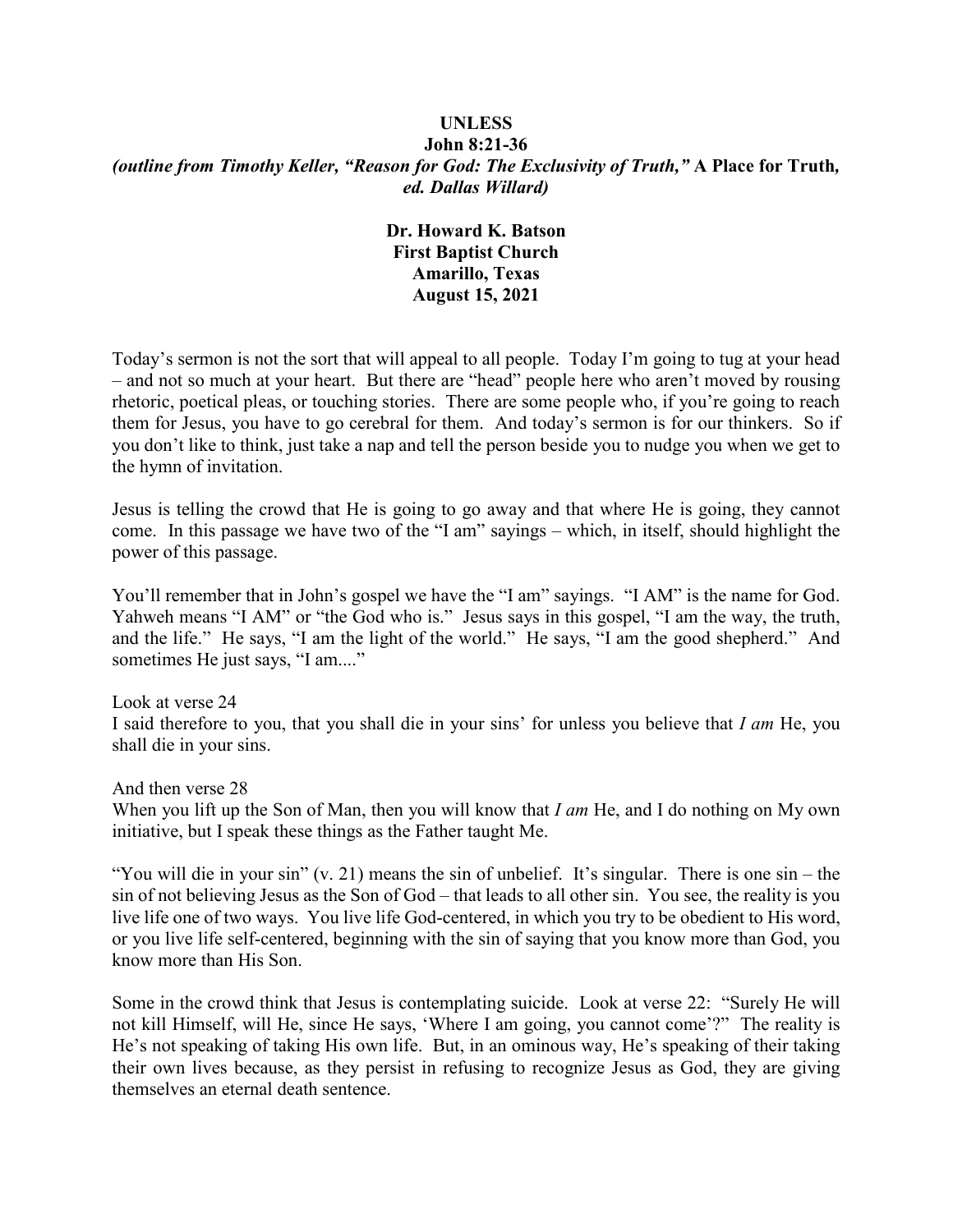Jesus is trying to say, "I'm not just from the other side of the mountain; I am from God; I am from above" (v. 23).

When you reject Jesus as the great "I AM," then you have decided on your own eternal death. This is a persistent claim in the Gospel of John. He will say later, "I am the way, the truth, and the life, and no one comes to the Father but through Me" (John 14). He's already said in John 3, "He who does not believe in Me has been judged already, because he's not believed in the name of the Son of God." The only way to God the Father is through God the Son.

He points to His cross – His greatest gift He is going to give them. "When the Son of Man is lifted up...." – meaning when He's crucified – "then you will know that I am the sacrificed Son of God" (8:28). In this strange way of being lifted up on the cross, God has come to man. He's made Himself accessible to man. The barrier of sin that separated a holy God from an unholy people has been reconciled in the blood of the Son.

What does God look like? Look to the cross. How much does God love the world? Look at the cross. How can I know God? Look at the cross.

Jesus makes an exclusive claim, "Unless you believe that I am He, you will die in your sins."

We live in a culture, an intellectual environment in which anyone who makes absolute truth claims is belittled. How dare Jesus say He's the only way to the Father? Other cultures, other times, other places have found other ways to God. Who's to say their way is not just a legitimate as the claims of the Christ?

In the academic halls and in politically correct conversations, the notion exists that no one should dare assert his belief system above any other. In fact, going a step further, the world's wisdom would tell us there is no absolute truth. There is nothing that is true for all people, at all places, at all times. I'll live my life by my truth; you live your life by your truth. That's the message of the world.

The problem is Christianity is a very exclusive religion. Oh, it's available to all people of all times and all places. But you can't change it. What Christianity says is, "I know God, and I know what God is like. I know the truth. I have encountered the truth in the person of Jesus. And if you don't believe in the truth of Jesus, you will not have eternity with God." It is a very exclusive claim. Let's don't water it down. If you know anything about the gospel of John, that is the claim of Jesus – over and over again.

I want to give you some examples of how people try to deal with, or be rid of, exclusive truth claims of the gospel.

#### **I. People just try to hope it way.**

"I hope Jesus isn't the only way."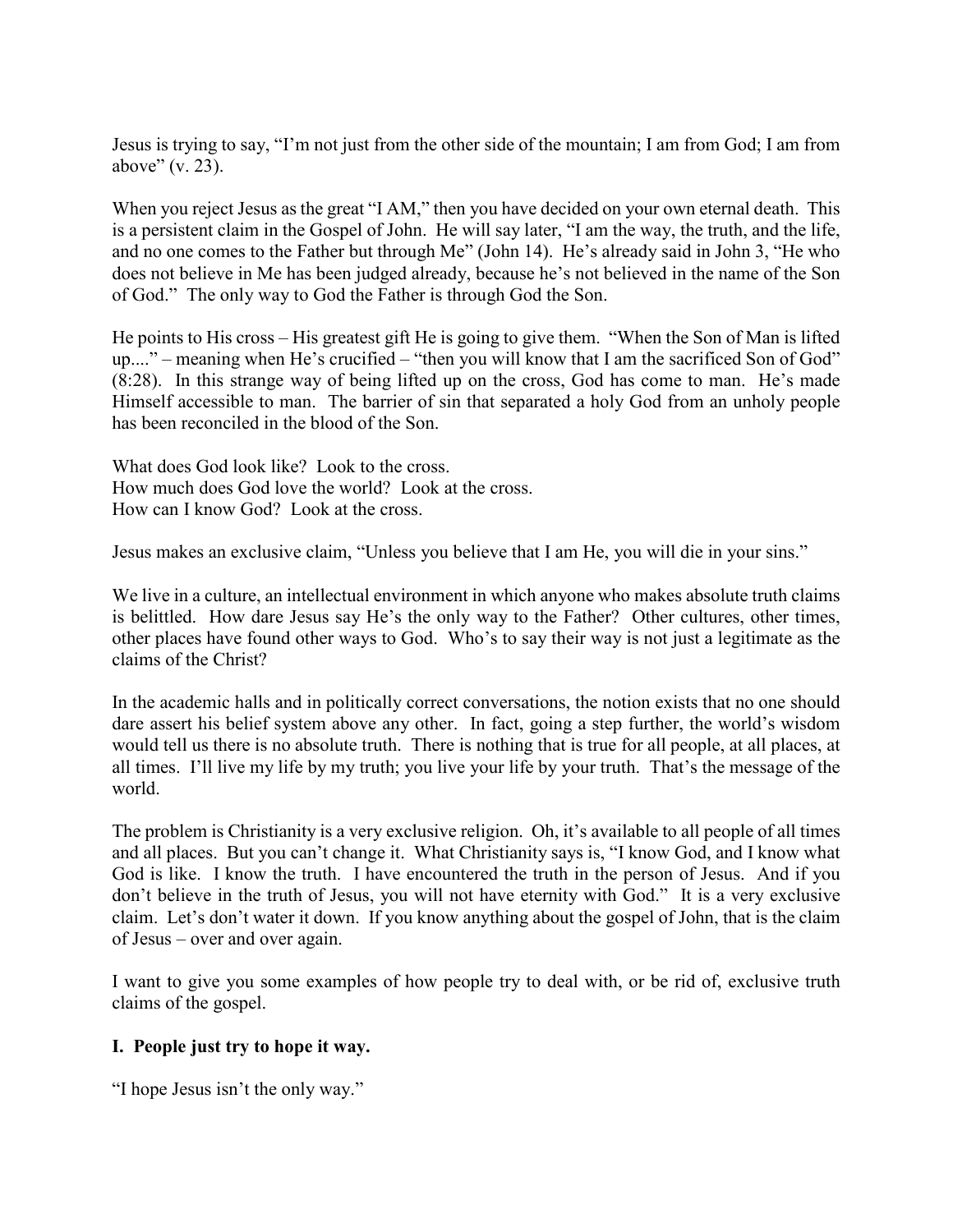"I hope there are other ways to get to God." "I hope it's all a hoax," the world begins to think.

Mark Lilla, who teaches history at Columbia University, wrote a book called *The Stillborn God*. You know who the stillborn God is? It's the God of liberal mainline Christianity. It was supposed to be the religion of the future, where we would take all doctrine metaphorically and just be tolerant of everyone. Basically Christianity means loving your neighbor, being a good friend, and making the world a better place. Don't worry about the miracles or crucifixion and resurrection. In his book, the good professor from Columbia University points out that that kind of Christianity has failed and died. It, indeed, has been buried without the hope of a resurrection. And what's growing is miracle-believing, supernatural, Christ and cross Christianity.

In fact, no less an authority than the *Chronicle of Higher Education* said a few years ago, "The university is about to be influenced by a whole new generation of top academics who will be seeking guidance and inspiration from orthodox religion. Are we ready for it?"

In other words, Christianity has not gone away. Men and women, with the brightest and best minds, who believe that the only way to God is through His crucified and resurrected Son, are graduating from the highest universities. "Get ready," The *Chronicle* is saying to academia. "There is a whole new brood of believers coming your way." In fact, the *New York Times Magazine* had an article explaining the perplexity that scientists are experiencing because they cannot figure out why the great majority of the human race still believes in God.

You can't hope Christianity away. It is here to stay. The message of the crucified and resurrected Savior is the only message that rings true in the hearts and the minds of a believing people.

Someone has said that in the early *Star Trek* episodes with Spock and Kirk that there is no religion on the show, because science fiction writers of the time figured that a couple of hundred years from now nobody is going to have any religion at all – we'll all be scientists and everything will be objective, no more mystical religious tradition. But by the second round of *Star Trek* they had already introduced religion, because they realized it isn't going away.

There is a second way people try to respond to the truth claims of the Christ, His claim to be the only way to the Father.

#### **II. People try to outlaw it away.**

We've seen that fail – how many times? Anybody heard of the Soviet Union or what's happening in China today? You cannot suppress or control the movement of the followers of Jesus. The more the government says, "No, you can't worship Him," the more on fire the followers of Christ become.

Or China, for example. They kicked out all the Western missionaries in 1945 or 1946. They thought, "That will be the end of that awful Western religion." But now that the missionaries are gone, Christianity is growing like wild fire. One scholar said there are probably more Christians in China than there are in America, and China is going from one percent Christian to about 30-40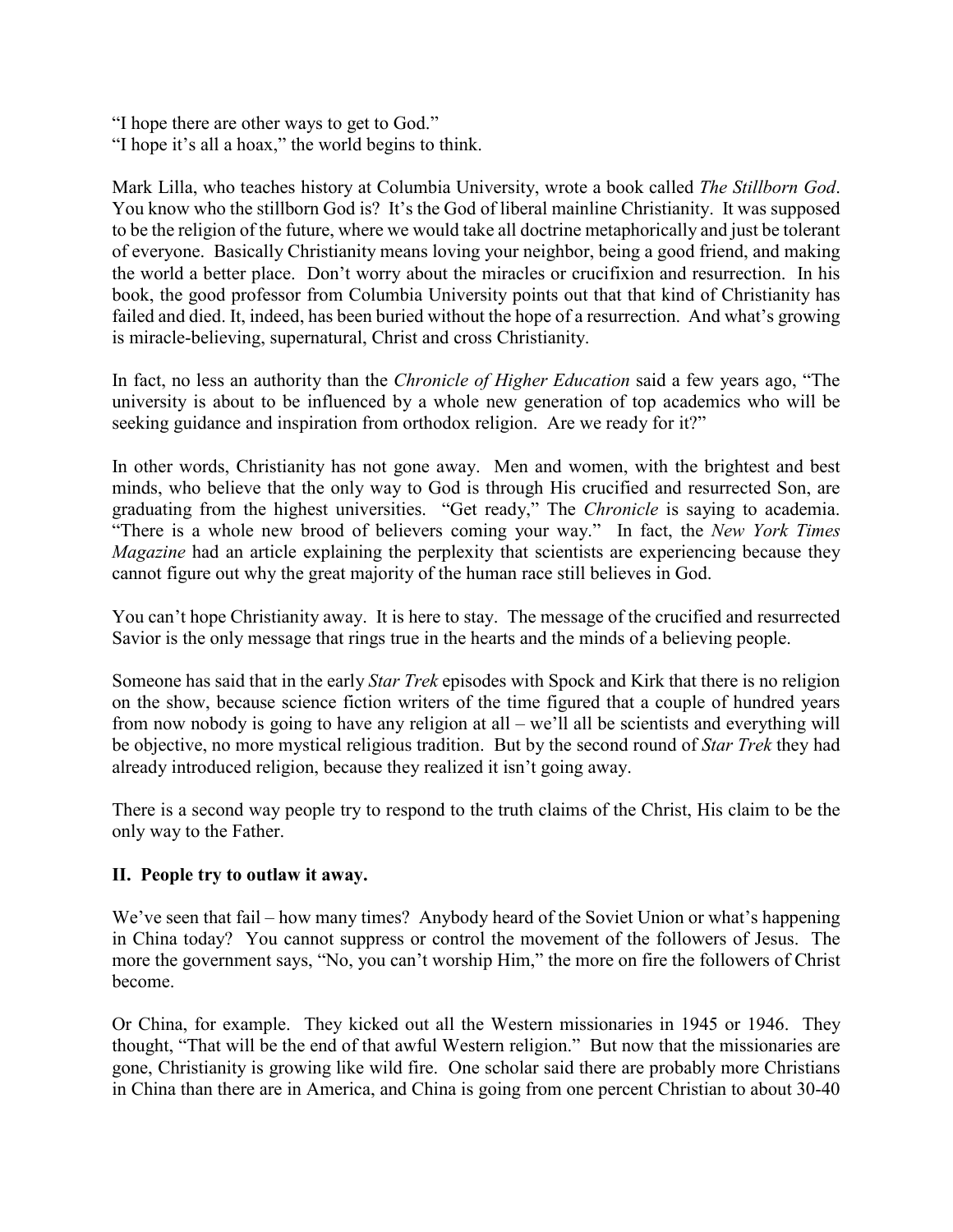percent Christian in the next hundred years. That's going to change the course of history. Kicking out the missionaries and suppressing the message didn't stop the movement of Jesus in China. All it did was make it indigenous. And now they have a Chinese Christianity. It's not just what Americans are pushing on them. And being a Chinese Christianity, it is so powerful that it cannot be stopped.

Persecuting a religion, in the long run, never helps. You cannot outlaw the claims of the Christ.

# **III. You can't explain it away.**

How many scholars, over how many decades, have tried to say you cannot make an absolute truth claim? And they all have failed. Logic itself forbids the negation of exclusive truth. In making the claim that there is no absolute truth, you are asserting an absolute truth. You can't have it both ways.

Explaining away the Christ and His cross leads you, immediately, to a position of selfcontradiction.

Taking on those who explain away the cause of Christ, C.S. Lewis writes,

You cannot go on "explaining away" forever: you will find that you have explained explanation itself away. You cannot go on "seeing through" things forever. The whole point of seeing through something is to see something through it. (*Abolition of Man*)

Nietzsche said, All truth claims are just power grabs." Freud says, "All views of God are really just psychological projections to deal with our guilt and insecurity." Scientists tell us that our images of God are just evolutionary traits, passed down to help us survive.

Alvin Plantinga, once at Notre Dame – a philosopher of the highest level – says that if we believe the evolutionary scientist who tells us that our religion is merely a product of the genetic struggle to survive, then we really cannot trust our own cognitive faculties to tell us what's really out there. Therefore, don't believe what's been passed down to you about God and morality. The philosopher Plantinga asked the evolutionary scientists, "Well then, how can you ever trust what your faculties are telling you about the theory of evolution?" Therefore, if the scientist is right, then he is, by his own definition, wrong.

You get the point. We all have a foundation somewhere. Everyone is making exclusive claims to truth – not just the followers of Jesus.

## **IV. You can't argue it away.**

The idea that all religions are equally right, and, therefore, saying Jesus is the only way is bad or wrong, is absurd. Every religious founder of every other major religion says something like this: "I am a prophet who has come to show you the way to find God." But unlike all the other major religions of the world, Christianity has a founder who says, "I am God, and I have come to find you." That's radically, radically different.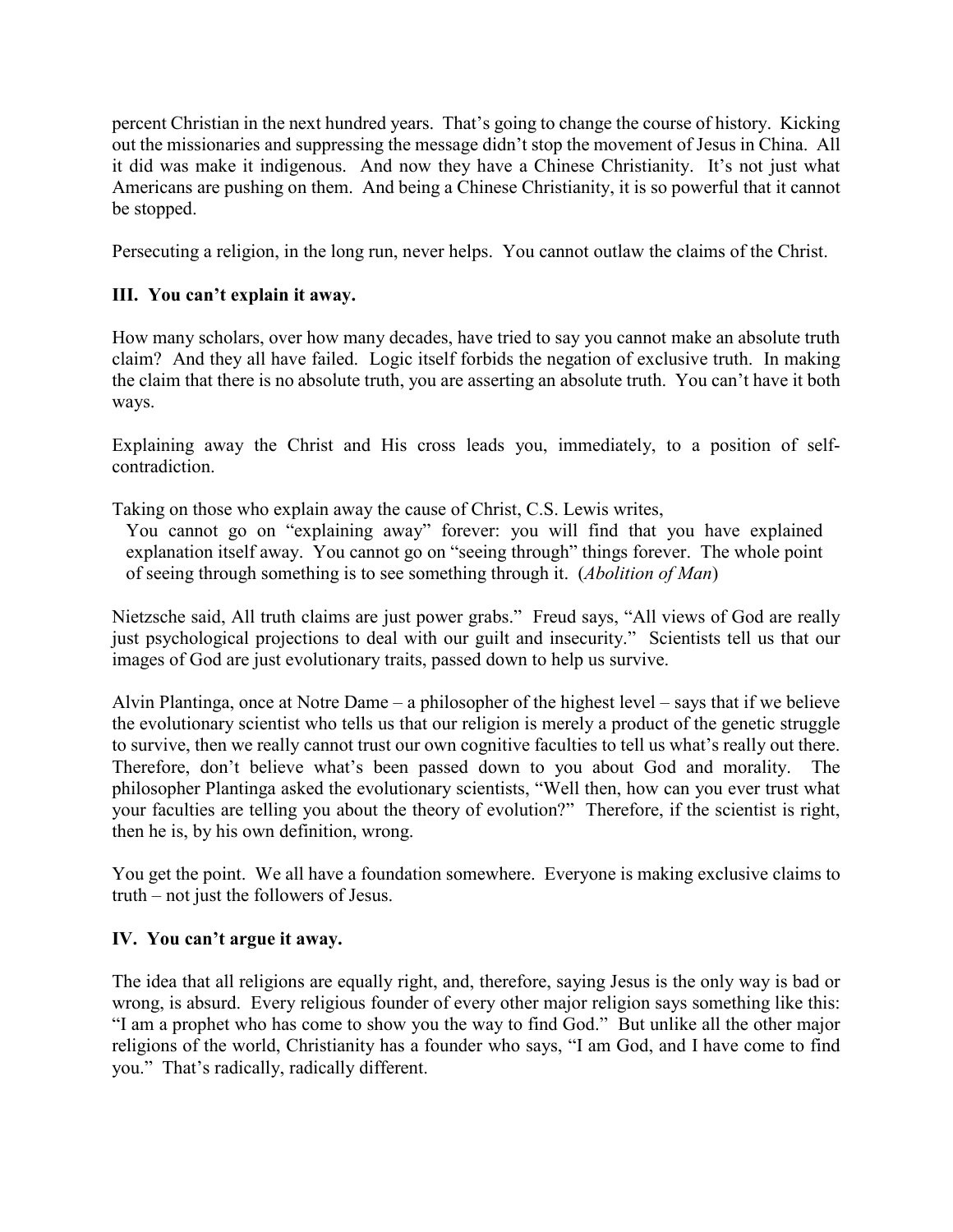Intellectual pastor Timothy Keller says that he was once on a panel with an imam and a rabbi. They were talking to a group of people at a school of social research in downtown New York. He says, "I really upset them – the students. This is what I said to them: if Jesus is not just a prophet showing us how to find God, but is actually God come to find us, then Christianity would have to be a superior religion. It would have to be a better way of finding God, if it's actually God coming to find us. On the other hand, if what Jesus said is not true, then it would be an inferior religion, it would be a blasphemous religion, and Jesus would be either deranged or a fraud. Christianity is either far better or far worse than any other religion, but it is not the same."

Believe it or not, he said the Muslim cleric and the rabbi absolutely agreed. How could you not agree with that logic?

But the students were very upset. "No, no. You're all equal," they said. And the religious leaders responded, "How dare you violate us? You're not listening to us. It's who we are. You cannot say all religions are equally right."

Either Christianity is way better or way worse. Make up your mind. You can't have it both ways.

Now you might say, with humility, "I don't know which religion is true." But you cannot say no one can know the truth. If so, you're being awfully arrogant and dogmatic in presuming that you have the ultimate view of reality which is greater than any exclusive religion. By the way, that would be the very exclusivity which you would be criticizing, wouldn't it?

One pastor remembers trying to lead a lady to Christ. At one point in the conversation, the lady said to him, "Wait a minute. What are you trying to do to me?"

He responded, quite honestly, "I'm trying to evangelize you."

"You mean you're trying to convert me?"

"Yes."

"You're trying to get me to adopt *your* view of spiritual reality and convert *me*?"

"Yes."

"How narrow! How awful. Nobody should say that their view of spirituality is better than anybody else or try to convert them to it. Oh, no, no, no. Everybody should just leave everybody else alone."

"Wait a minute," said the pastor. "Wait a minute. You want me to adopt your view of spiritual reality? What are you doing to *me*? What you're saying is I have to take on your spiritual reality that all religions are equal. You're saying that I would be better off if I thought about religion like you. You're saying exactly what I'm saying. So when you say 'Don't evangelize anybody,' you're trying to evangelize me into your – [and I'm quoting] – Western, white, enlightenment, individualistic, privatized understanding of religion."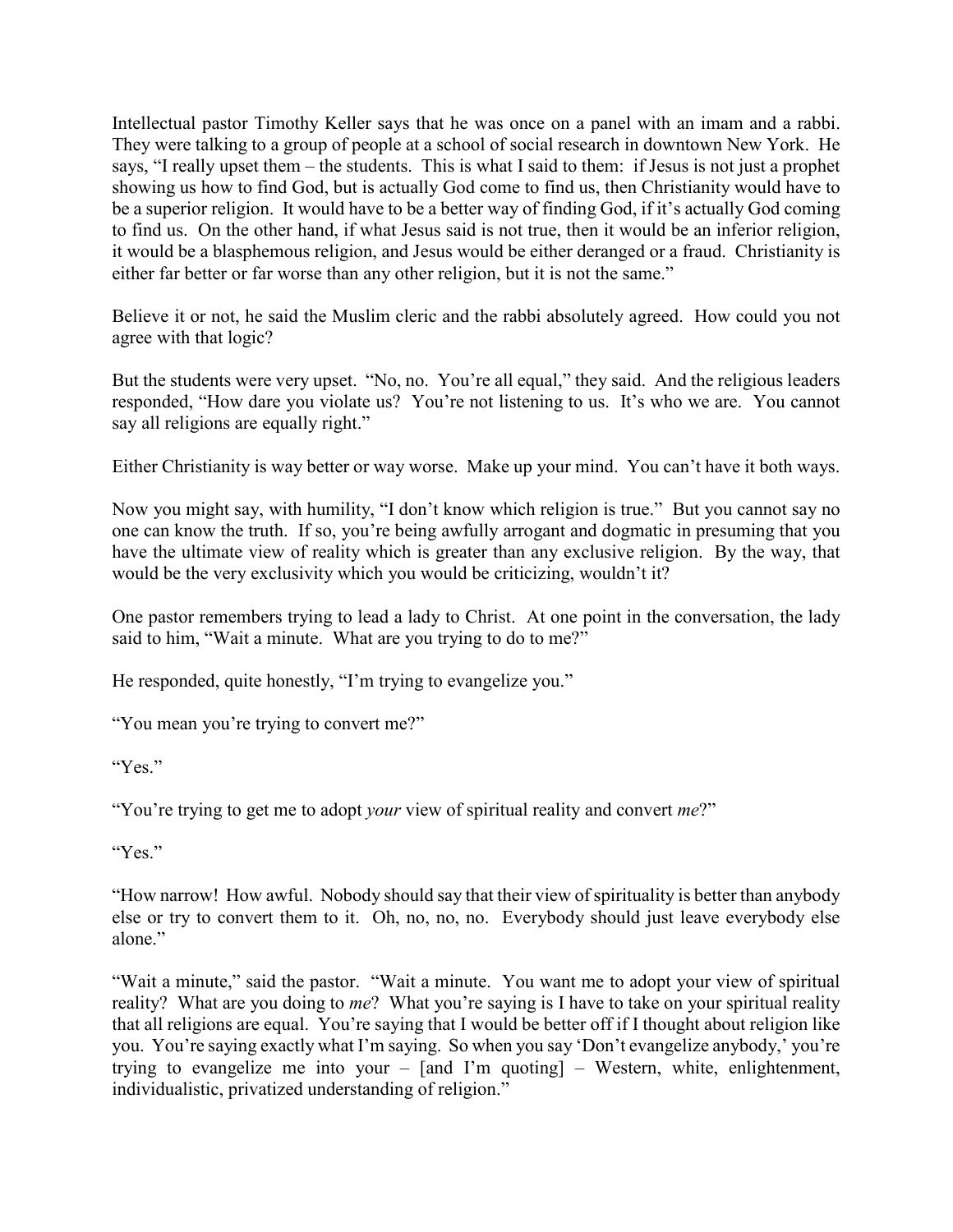It's not narrow to make an exclusive truth claim. To say there are no exclusive truth claims is, in essence, to make a truth claim.

So what do we do? We are making an exclusive truth claim. I am standing in this pulpit saying, across the air waves, that Jesus is the way, the truth, the life – and no one will ever be with the Father except through Jesus.

How do we go about preaching that message in a new way?

The reality is Jesus didn't come and push His position through strength. He didn't brandish a sword and shout, "Charge," rushing on a horse. He went to a cross and died. He became a servant. He sacrificed. He became weak and paid for the sins of the world on the cross. He was the God who washed our feet.

This means those who hold the truth claim of Christianity don't hate anyone. We don't despise anybody. We don't even feel superior to others. In fact, I am quite certain there are some Hindu fathers who are much better fathers than I. Or a Buddhist neighbor who might be a much better neighbor than I.

But I do have the truth. I am saved by grace – not of myself, and that's the truth.

Christianity used to work that way, you know. Why did Christianity eventually overrun the Roman Empire when it wasn't even trying to gain political power. The Greco-Roman world didn't believe in exclusive truth. They thought everyone had their own god – that's very open, isn't it? No one has the truth, everybody has his or her own God. That's what the Greco-Roman world said. It was full of gods and goddesses. Paul saw that.

But the Christians came along and said, "We have the true God, and He is the only God." It looked like the Christians had the more narrow, intolerant way of viewing the world and the Greco-Romans had the most open, gracious way of viewing the world. But here's the catch: the way they lived testified to the contrary. In the Greco-Roman world, the poor were despised. In the Christian world, the poor were loved. In the Greco-Roman world of many gods and goddesses, the women were looked down on. In the Christian world, the women were empowered. The Greco-Roman world kept races and classes apart. The Christian world brought them all together and commanded that they have a meal called the Lord's Supper. When the plagues came in the second century and people were dying in the cities, and the streets were littered with people abandoned by their loved ones, the Christians stayed. In many cases, the Christians died taking care of their pagan neighbors. In other words, the Christians had the absolute most narrow world, but God is full of ironies. The narrow world view of Christianity leads to the most loving, most inclusive lifestyle. Christians serve even their enemies.

The Greco-Roman world was saying, "We don't know who has the truth. Everybody has their own." But the Christians lived their truth as the most peace-loving, the most generous, the most sacrificial, the most inclusive possible lifestyle – making the most exclusive possible truth claim.